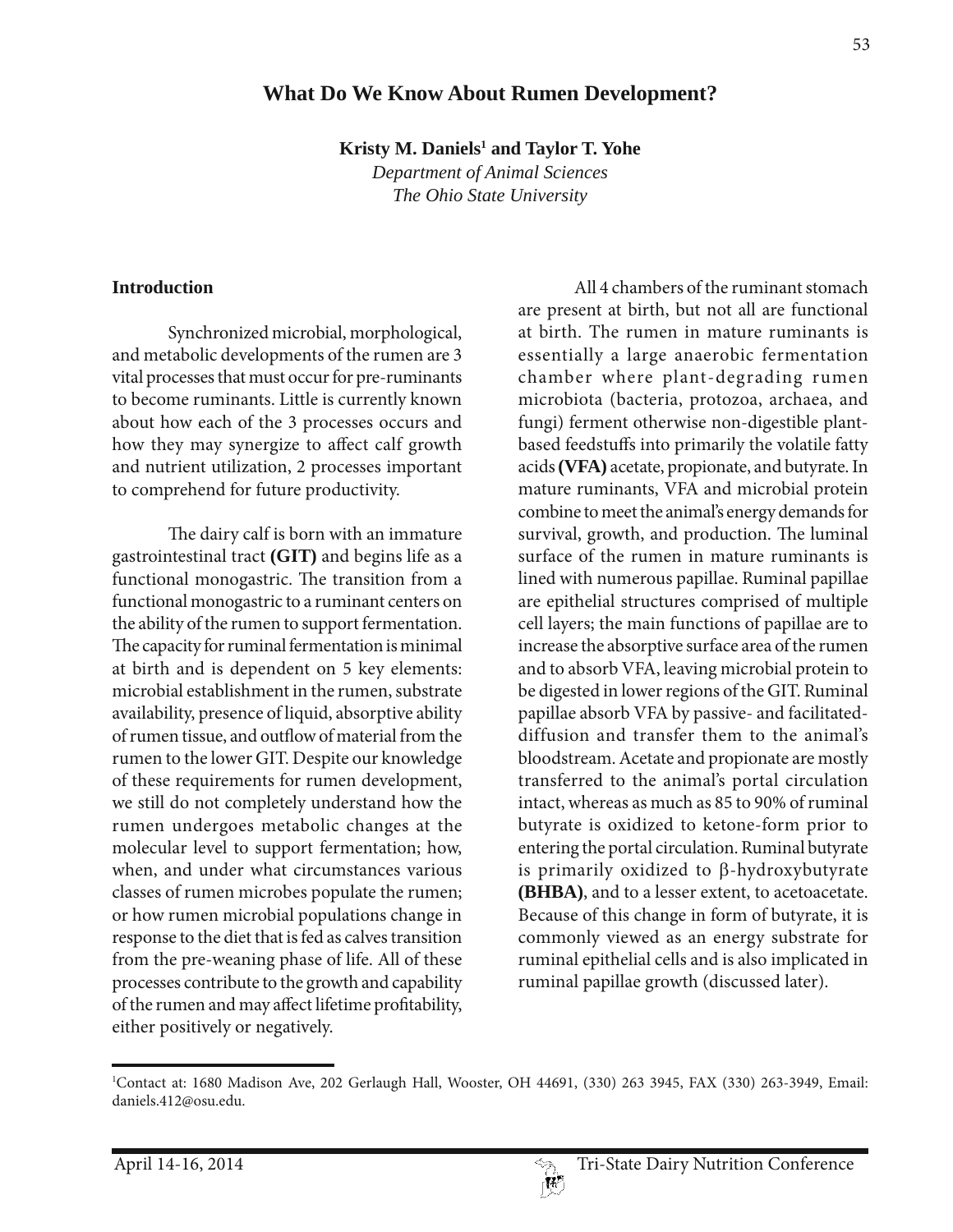### **Microbial Colonization of the Rumen**

The mature rumen harbors a complex microbiota, with bacteria being dominant (Brulc et al., 2009), but newborn calves have sterile rumens. However, within 1 to 2 days after birth, the rumen starts to be colonized with numerous microbes (Anderson et al., 1987). Microbial colonization of the neonatal rumen initiates a cascade of growth and developmental changes within the host animal that ultimately allow the animal to function as a true ruminant. The colonization process of the rumen has been investigated in early cultivation-based studies that found broad classes of rumen microbes (e.g., amylolytic, cellulolytic, proteolytic, and lactate-utilizing), changes with age (Anderson et al., 1987), and changes with diet (Pounden and Hibbs, 1949; Anderson et al., 1987) in young dairy calves. Species-level identification of rumen microbes was not readily available until recently (reviewed in Morgavi et al., 2012), and to our knowledge, only one study has examined the succession of microbiota in dairy calves (Li et al., 2012). The work of Li et al. (2012) represents the first attempt at documenting the temporal sequence of microbial establishment in the rumen with modern metagenomic tools.

The earlier dry feed is introduced into the calf 's rumen, the earlier microbial development occurs, resulting in higher ruminal metabolic activity and increased total VFA concentrations of rumen contents (Anderson et al., 1987). This is reflective of a nutrient substrate requirement for rumen microbiota. In young calves, this can be sloughed ruminal epithelial cells, milk or milk replacer **(CMR)**, or dry feed. The passage of feedstuffs into the rumen in young calves is a regulated process. When calves drink milk or CMR, either from a teat, bottle, or bucket, reflexive closure of the esophageal groove occurs. This shunts milk past the reticulo-rumen into the abomasum and keeps the consumed milk

or CMR from being fermented in the rumen. Dry feed consumption and "spillage" of milk or CMR are the only means for foodstuffs to enter the rumen and to be subjected to ruminal fermentation. Development of ruminal papillae is also affected by dry feed consumption. Heinrichs (2005) showed that milk- or CMR-only fed calves had under-developed rumen papillae and musculature. Thus, the growth promoting agents for ruminal papillae are not the ruminal microbiota alone or dry feed alone. Rather, it is the fermentation endproduct butyrate that is responsible for the growth of ruminal papillae (Sander et al., 1959). This is substantiated by direct administration of butyrate either into the oral cavity or into the rumens of cannulated animals (Flatt et al., 1958; Sander et al., 1959; Mentschel et al., 2001) and also by inclusion of butyrate in calf feed (Gilliland et al., 1962; Górka et al., 2009; Górka et al., 2011; Kato et al., 2011). However, these practices are not common and ignore the potentially important role of native ruminal microbiota in producing butyrate and contributing to the balance of the ruminal ecosystem.

#### **Morphological Development of the Rumen**

Morphological development of the rumen mainly refers to papillae characteristics, muscle thickness, and organ size (Van Soest, 1994). Ruminal papillae are present at birth on the luminal surface of the entire rumen; they can be visualized macroscopically. Papillae length, width, and area increase with age and are responsive to diet and butyrate, as mentioned above. Rumen morphology can also be studied at the microscopic level. The rumen is composed of stratified epithelium with an outer keratin layer. Morphologically, from the lumen surface, 4 distinct layers can be visualized: stratum corneum, stratum granulosum, stratum spinosum, and stratum basale (Figure 1). Feeding animals highly fermentable diets (Bull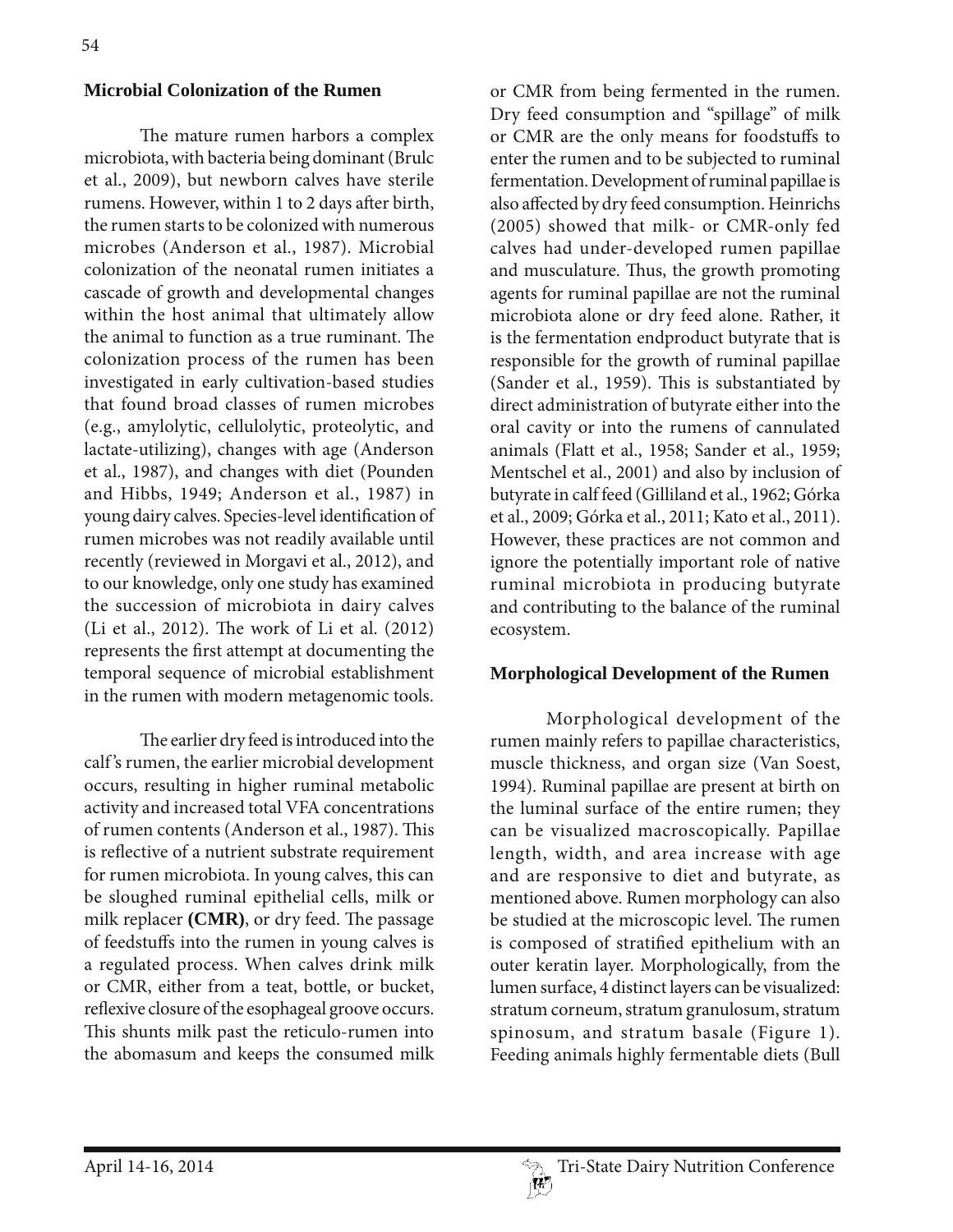et al., 1965) or pelleted diets (Jensen et al., 1958; Bull et al., 1965; Hinders and Owen, 1965), or the infusion of butyrate (Tamate et al., 1962) can cause morphological changes to ruminal papillae. Butyrate stimulates rumen papillae growth through unknown means; many theories exist, but a mechanism remains to be elucidated.

### **Metabolic Development of the Rumen**

Metabolic development of the rumen centers on the capacity of ruminal epithelial cells to produce ketones from absorbed fermentation endproducts, VFA. Existing data suggest that VFA entry into ruminal epithelial cells can occur via facilitated transport and passive diffusion (Aschenbach et al., 2011) and likely is dependent on the cell layer within the rumen epithelium. Entry via facilitated transport requires membrane transporters. In dairy cattle research, commonly studied VFA transporters include members of the solute carrier **(SLC)** family. These include down-regulated-in-adenoma (**DRA;** *SLC26A3*), putative anion transporter 1 (**PAT1;** *SLC26A6*), and monocarboxylate transporters 1, 2, and 4 (**MCT-1**, *SLC16A1*; **MCT-2**, *SLC16A7*; **MCT-**4, SLC16A3) [Connor et al., 2010; Laarmen et al., 2012; Naeem et al., 2012; Schlau et al., 2012; Steele et al., 2012].

Passive diffusion of butyrate and other VFA (undissociated form) into ruminal epithelial cells is enhanced at low rumen pH (Dijkstra et al., 1993). Once undissociated forms of VFA enter ruminal epithelial cells, intracellular dissociation can occur which can increase  $intrac{ellular H<sup>+</sup> concentration. This, coupled$ with the loss of intracellular  $\mathrm{HCO}_3^-$  in exchange for VFA- due to activity of DRA, can further lower rumen pH. To regulate intracellular pH, ruminal epithelial cells have Na+/H+ exchangers **(NHE)**. Graham and Simmons (2005) identified 3 ruminal isoforms of NHE; these are known as NHE1, NHE2, and NHE3. Collectively, the

expression and localization patterns of ruminal VFA transporters (DRA, PAT1, MCT-1, MCT-2, and MCT-4) and transporters that aid in VFA uptake (NHE1, NHE2, and NHE3) are not well characterized in young calves, and very little is known about the impact of age or diet on their abundance. This is a gap in our understanding because it appears that they play important roles in VFA uptake and intracellular pH regulation.

The rumens of neonatal ruminants, such as dairy calves, are non-ketogenic. This means that rumen tissue is unable to oxidize butyrate (the primary ketogenic substrate for ruminal epithelial cells) into the ketones BHBA or acetoacetate at birth. As a result, blood concentrations of these metabolites are low. In milk-fed-only lambs, it was noted that BHBA production is minimal before 42 days of age (Lane et al., 2000). After that, BHBA production rate from isolated rumen epithelial cells from 42-day-old milk-only fed lambs was equivalent to BHBA production rates of isolated rumen epithelial cells from 56–day-old lambs fed milk and dry feed (Lane et al., 2000). Ruminal ketogenesis is a hallmark of mature ruminants. The capacity of rumen tissue to support ketogenesis is apparently age-dependent and is not affected by solid feed intake or intraruminal VFA concentration, which are both recognized stimulators of morphological development of the rumen (Lane et al, 2000; Lane et al., 2002). Lane et al. (2002) showed that mRNA abundance of 3-hydroxy-3-methylglutaryl-CoA synthase (HMG-CoA synthase) increased in parallel with ruminal ketogenesis before 49 d aysof age in lambs and suggested that HMG-CoA synthase is the rate-limiting enzyme in ruminal ketogenesis. Two isoforms of HMG-CoA synthase are known to exist: **HMGCS1,**  which is cytoplasmic, and **HMGCS2,** which is mitochondrial (Hegardt, 1999). Naeem et al. (2012) suggested that intramitochondrial ketogenesis is the primary pathway for generating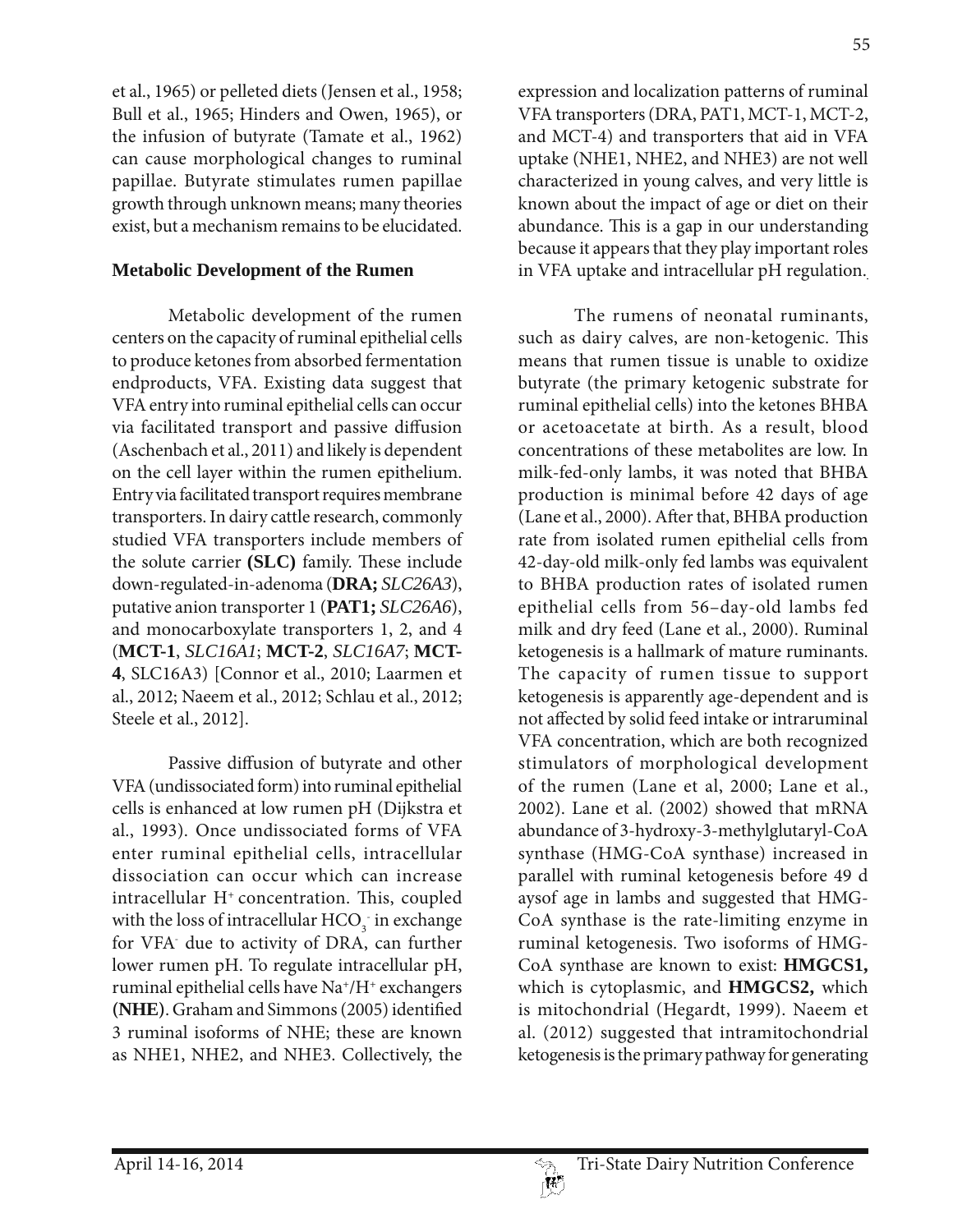BHBA in ruminal epithelial cells of young calves. The promoter region for the HMGCS2 gene contains a peroxisome proliferator-activated receptor response element, and its mRNA is transcriptionally regulated by peroxisome proliferator-activated receptor- $\alpha$  (PPAR- $\alpha$ ) (Meertens et al., 1998). PPAR- $\alpha$  are nuclear receptors; known ligands for PPAR- $\alpha$  include fatty acids, presumably butyrate. In the absence of ruminal ketogenesis, a developing idea is that intraruminal butyrate, even in small quantities, appears to stimulate transcription of select genes, which ultimately regulate metabolic maturation of the rumen. According to Penner et al. (2011), the enzymes of ruminal ketogenesis have not yet been localized within the ruminal epithelium using immunohistochemistry, but the cells responsible for this process are thought to be located in the stratum basale, where the most mitochondria are present. Thus, in dairy calves, there is opportunity to pinpoint when ruminal ketogenesis begins and where these enzymes are located.

# **Conclusions**

Microbial, morphological, and metabolic development of the rumen are still not well understood in young dairy calves. Scientists considering study in this area would be wise to consider both calf age and diet effects when planning their investigations. While not allinclusive, the rumen microbiome could be studied with metagenoomic tools. Rumen morphology could be examined using gross measurements and molecular and histological techniques. Studies on the metabolic development of the rumen could center on evaluation of abundance and localization of ruminal VFA transporters and enzymes involved in ketogenesis. Continued research in these interrelated areas should provide novel information about rumen development in peri-ruminant calves.

## **References**

Anderson, K.L., T.G. Nagaraja, J.L. Morrill, T.B. Avery, S.J. Galitzer, and J.E. Boyer. 1987. Ruminal microbial development in conventionally or early weaned calves. J. Anim. Sci. 34:1215-1226.

Aschenbach, J.R., G.B. Penner, F. Stumpff, and G. Gäbel. 2011. Ruminant nutrition symposium: Role of fermentation acid absorption in the regulation of ruminal pH. J. Anim. Sci. 89(4):1092-1107.

Brulc, J.M., D.A. Antonopoulos, M.E. Miller, M.K. Wilson, A.C. Yannarell, E.A. Dinsdale, R.E. Edwards, E.D. Frank, J.B. Emerson, P. Wacklin, P.M. Coutinho, B. Henrissat, K.E. Nelson, and B.A. White. 2009. Gene-centric metagenomics of the fiber-adherent bovine rumen microbiome reveals forage specific glycoside hydrolases. Proc. Natl. Acad. Sci. USA 106:1948-1953.

Bull, L.S., L.J. Bush, J.D. Friend, B. Harris, Jr., and E.W. Jones. 1965. Incidence of ruminal parakeratosis in calves fed different rations and its relation to volatile fatty acid absorption. J. Dairy Sci. 48:1459-1466.

Connor, E.E., R.W. Li, R.L. Baldwin VI, and C. Li. 2010. Gene expression in the digestive tissues of ruminants and their relationships with feeding and digestive processes. Animal 4:993-1007.

Dijkstra, J., H. Boer, J. van Bruchem, M. Bruining, and S. Tamminga. 1993. Absorption of volatile fatty acids from the rumen of lactating dairy cows as influenced by volatile fatty acid concentration, pH, and rumen liquid volume. Br. J. Nutr. 69:385-396.

Flatt, W.P., R.G. Warner, and J.K. Loosli. 1958. Influence of purified materials on the development of the ruminant stomach. J. Dairy Sci. 41:1593-1600.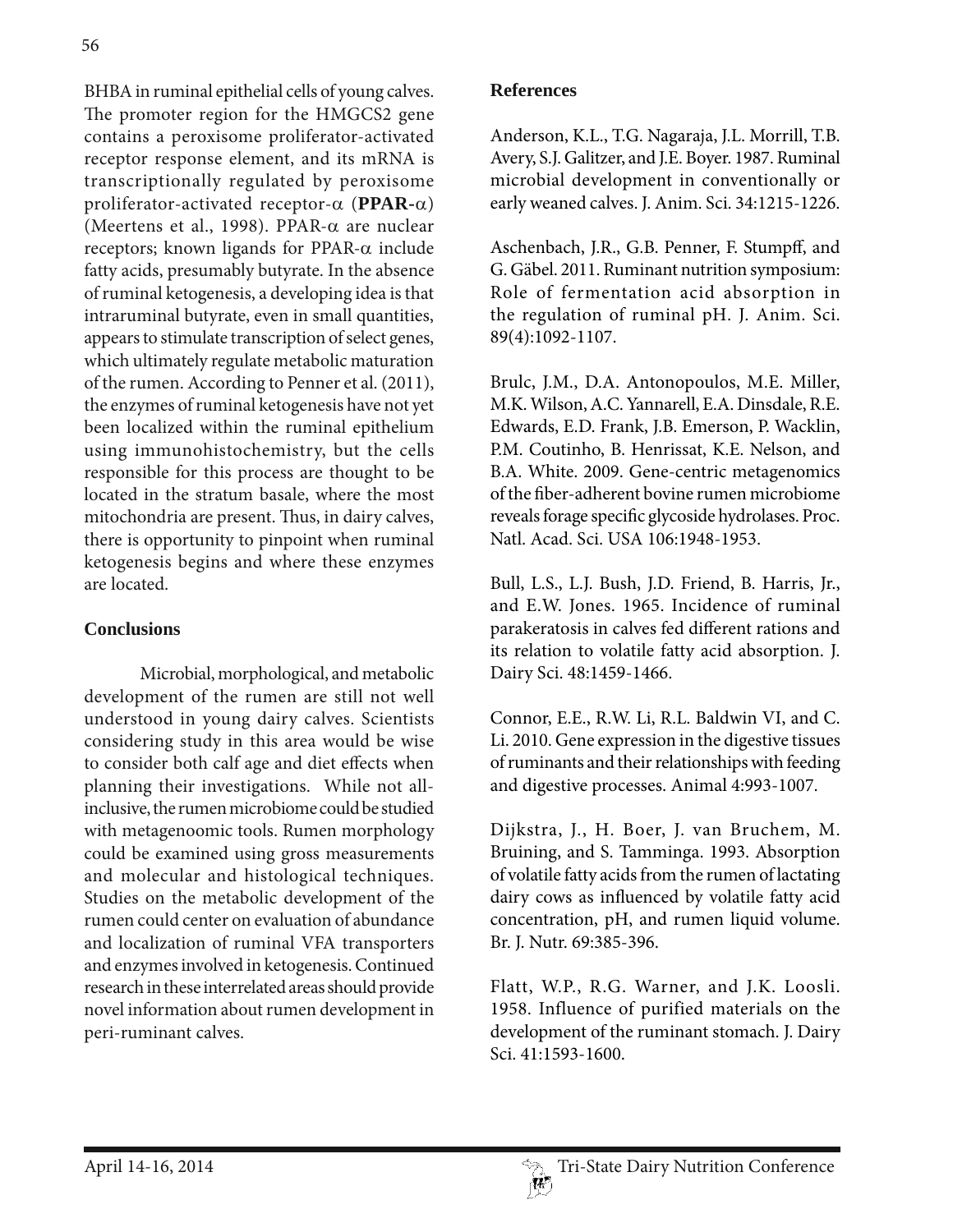Gilliland, R.L., L.J. Bush, and J.D. Friend. 1962. Relation of ration composition to rumen development in early-weaned dairy calves with observation on ruminal parakeratosis. J. Dairy Sci. 45:1211-1217.

Górka, P., Z.M. Kowalski, P. Pietrzak, A. Kotunia, W. Jagusiak, J.J. Holst, P. Guilloteau, and R. Zabielski. 2011. Effect of method of delivery of sodium butyrate on rumen development in newborn calves. J. Dairy Sci. 94:5578-5588.

Górka, P., Z.M. Kowalski, P. Pietrzak, A. Kotunia, R. Kiljanczyk, J. Flaga, J.J. Holst, P. Guilloteau, and R. Zabielski. 2009. Effect of sodium butyrate supplementation in milk replacer and starter diet on rumen development in calves. J. Physiol. Pharmacol. 60:47-53.

Graham, C., and N. L. Simmons. 2005. Functional organization of the bovine rumen epithelium. Am. J. Physiol. Regul. Integr. Comp. Physiol. 288: R173-R181.

Hegardt, F.G. 1999. Mitochondrial 3-hydroxy-3 methylglutaryl-CoA synthase: A control enzyme in ketogenesis. Biochem. J. 338:569-582.

Heinrichs, J. 2005. Rumen development in the dairy calf. Adv. Dairy Techol. 17:179-187.

Hinders, R. G., and F. G. Owen. 1965. Relation of ruminal parakeratosis development to volatile fatty acid absorption. J. Dairy Sci. 48:1069-1073.

Jensen, R., J.C. Flint, R.H. Udall, A.W. Deem, and C.L. Seger. 1958. Parakeratosis of the rumens of lambs fattened on pelleted feed. Am. J. Vet. Res. 19:277-282.

Kato, S., K. Sato, H. Chida, S.G. Roh, S. Ohwada, S. Sato, P. Guilloteau, and K. Katoh. 2011. Effects of Na-butyrate supplementation in milk formula on plasma concentrations of GH and insulin, and on rumen papilla development in calves. J. Endocrinol. 211:241-248.

Laarman, A.H., A.L. Ruiz-Sanchez, T. Sugino, L.L. Guan, and M. Oba. 2012. Effects of feeding a calf starter on molecular adaptations in the ruminal epithelium and liver of Holstein dairy calves. J. Dairy Sci. 95:2585-2594.

Lane, M.A., R.L. Baldwin VI, and B.W. Jesse. 2000. Sheep rumen metabolic development in response to different dietary treatments. J. Anim. Sci. 78:1990-1996.

Lane, M.A., R.L. Baldwin VI, and B.W. Jesse. 2002. Developmental changes in ketogenic enzyme gene expression during sheep rumen development. J. Anim. Sci. 80:1538-1544.

Li, R. W., E.E. Connor, C. Li, R.L. Baldwin, VI, and M.E. Sparks. 2012. Characterization of the rumen microbiota of pre-ruminant claves using metagenomic tools. Environ. Microbiol. 14:129-139.

Meertens, L.M., K.S. Miyata, J.D. Cechetto, R.A. Rachubinski, and J.P. Capone. 1998. A mitochondrial ketogenic enzyme regulates its gene expression by association with the nuclear hormone receptor PPARá. EMBO J. 17:6972- 6978.

Mentschel, J., R. Leiser, C. Mulling, C. Pfarrer, and R. Claus. 2001. Butyric acid stimulates rumen mucosa development in the calf mainly by a reduction of apoptosis. Arch. Anim. Nutr. 55:85-102.

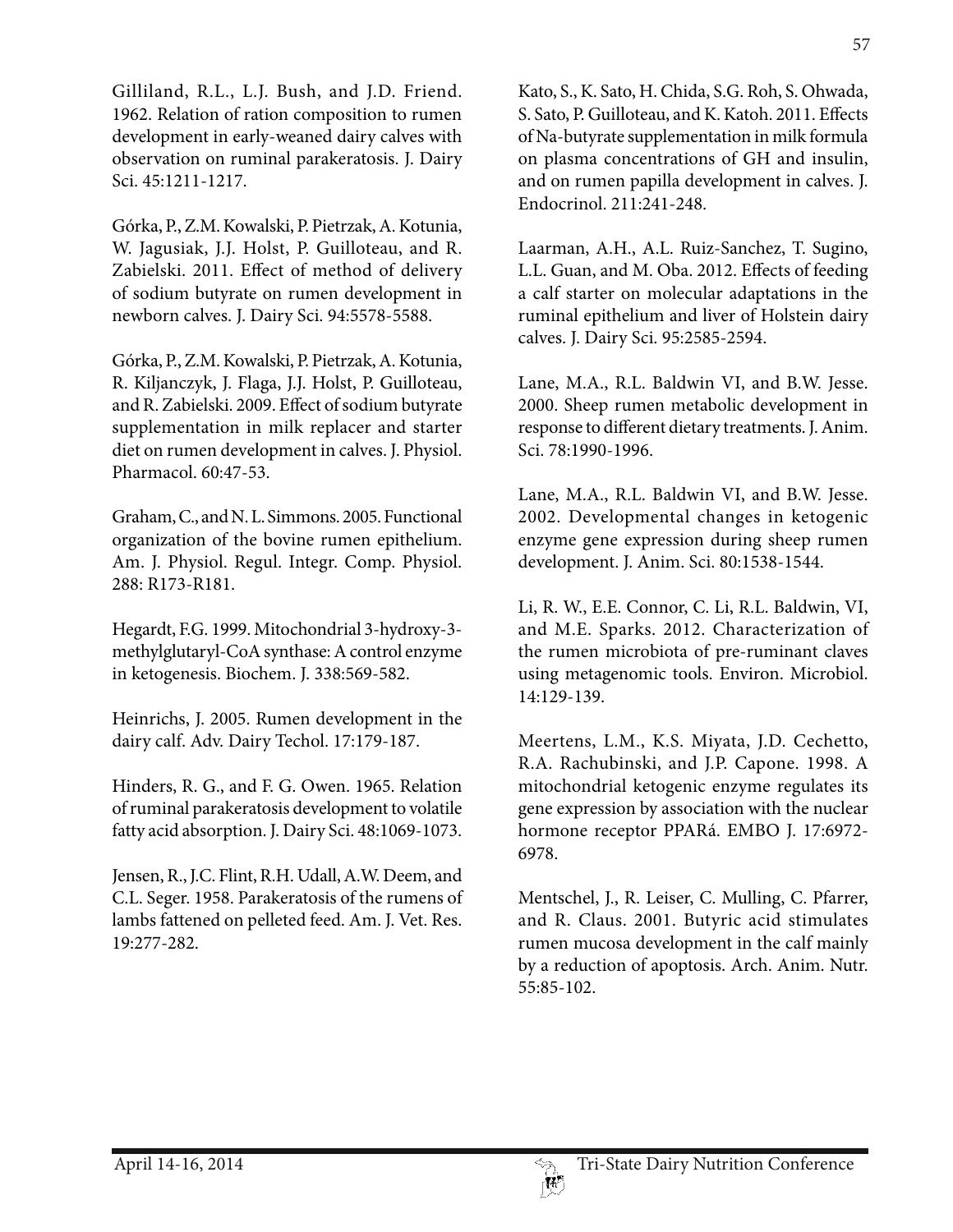Morgavi, D.P., W.J. Kelly, P.H. Janssen, and G.T. Attwood. 2012. Rumen microbial (meta) genomics and its application to ruminant production. Animal 1:1-18.

Naeem, A., J.K. Drackley, J. Stamey, and J.J. Loor. 2012. Role of metabolic and cellular proliferation genes in ruminal development in response to enhanced plane of nutrition in neonatal Holstein calves. J. Dairy Sci. 95:1807-1820.

Penner, G.B., M.A. Steele, J.R. Aschenbach, and B.W. McBride. 2011. Molecular adaptation of ruminal epithelia to highly fermentable diets. J. Anim. Sci. 89:1108-1119.

Pounden, W.D., and J.W. Hibbs. 1949. Rumen inoculations in young calves. J. Am. Vet. Med. Assoc. 114(862):33-35.

Sander, E.G., R.G. Warner, H.N. Harrison, and J.K. Loosli. 1959. The stimulatory effect of sodium butyrate and sodium propionate on the development of the rumen mucosa in the young calf. J. Dairy Sci. 42:1600-1605.

Schlau, N., L.L. Guan, and M. Oba. 2012. The relationship between rumen acidosis resistance and expression of genes involved in regulation of intracellular pH and butyrate metabolism of ruminal epithelial cells in steers. J. Dairy Sci. 95:5866-5875.

Steele, M.A., L. Dionissopoulos, O. AlZahal, J. Doelman, and B.W. McBride. 2012. Rumen epithelial adaptation to ruminal acidosis in lactating dairy cattle involves the coordinated expression of insulin-like growth factor-binding proteins and a cholestrolgenic enzyme. J. Dairy Sci. 95:318-327.

Tamate, H., A.D. McGilliard, N.L. Jacobson, and R. Getty. 1962. Effect of various dietaries on the anatomical development of the stomach in the calf. J. Dairy Sci. 45:408-420.

Van Soest, P.J. 1994. Function of the ruminant forestomach. Pages 230-252 in Nutritional Ecology of the Ruminant. Vol. 2. Cornell University Press, Ithaca, NY.